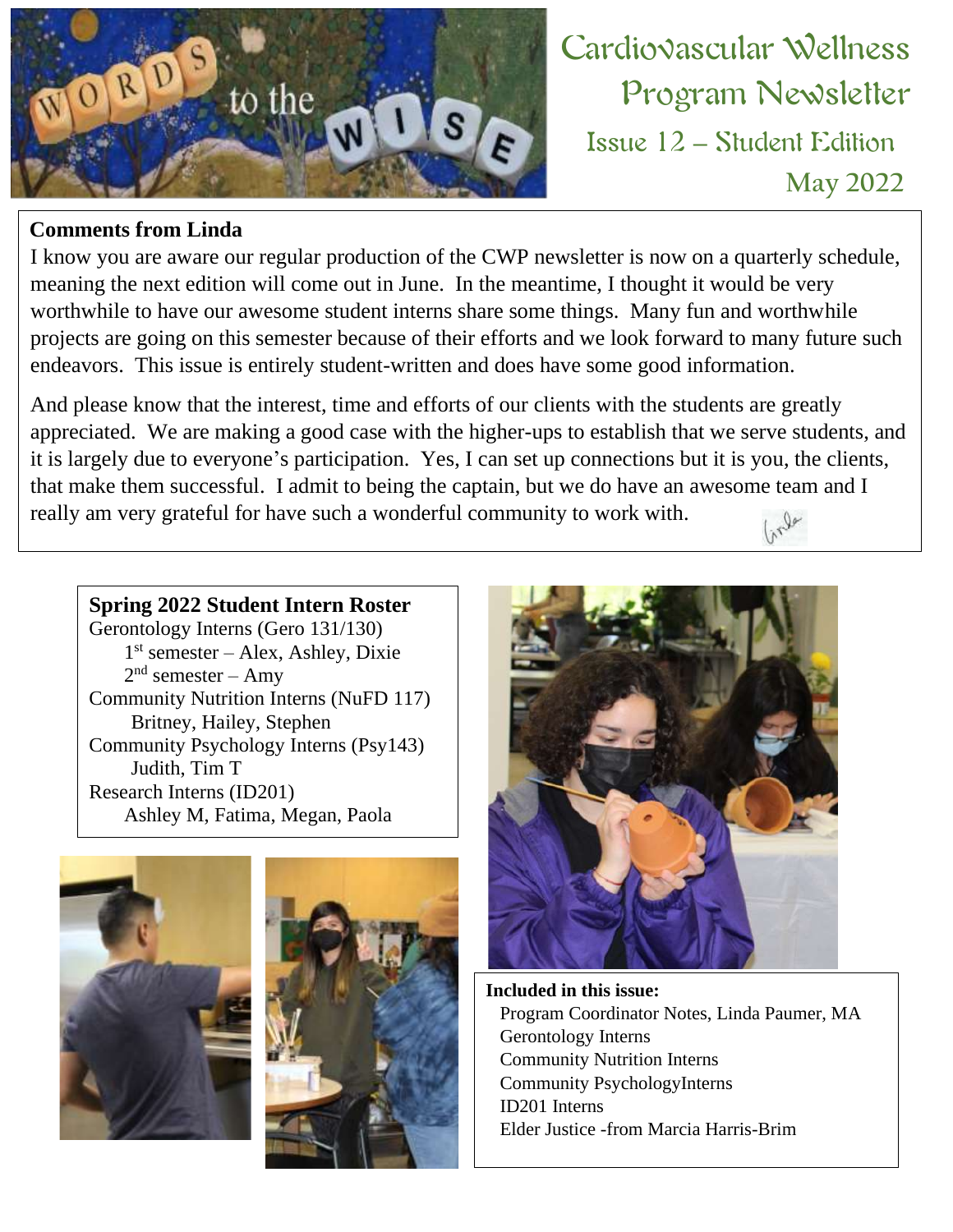#### Gerontology Students

From Alex. This is my first semester being an intern at the CWP and there are a few things that I love about the place. The first one being the friendly environment that you feel as soon as you walk in into the exercise room. They have everything ranging from fellow interns like myself to amazing staff members and not to mention the wonderful older adults that attend the exercise and nutrition classes. The second thing that I love is the weekly nutrition classes and cooking demonstrations that are held at the CWP. They emphasize the use of a vegan diet and have wonderful and delicious recipes that I have implemented in my own weekly menu. While you get to enjoy the delicious food they serve, you also get a nutrition class on many different topics. It's an unbelievable experience I recommend anyone to check out!

From Dixie. As I've come to the CWP facility over the last few months, I've learned that CWP isn't just a place to learn and exercise, but to build friendships and a community for all ages. The facility is filled with a good mix of clients, volunteers, and students; and because of this attendance, I'm able to hear perspectives and stories of people from different stages of their lives. Clients that have been going to the CWP for years have grown relationships outside of the program, and I think it makes a huge impact in the way CWP works. I love seeing people bring themselves back in time and reminisce on

some of the good moments in their life when I have a conversation with them, or even when new music is playing in the facility. I also appreciate the activities CWP provides, and its flexibility for people coming to the facility and people attending sessions online. I learn something new every week, from the health lectures to the food demos. I've been able to learn about new skills and health tips, while also hearing about people's comments and concerns when it comes to the future, health, music, politics, etc. The community that the CWP has built is an inclusive community that I hope goes on for many more years.



Ashley B. Volunteering my time at the Cardiovascular Wellness Program has been a calm journey of discovering what I am looking for in a career outside of Sacramento State University. I started the gerontology program not knowing what I want to do with my future upon graduation and the Cardiovascular Wellness Program staff, interns, and older adults made me realize that after graduation it is important to follow my heart and has allowed me to realize that small steps, conversations, and risks can go a long way. I used to think making an impact in my community was hard and had to be extravagant, but the older adults at the Cardiovascular Wellness Program made me realize that just a simple conversation

can make a large impact on someone. Although I only have 8 more months until I graduate and I do not know my next steps, the Cardiovascular Wellness Program has some of the kindest wholehearted people I have ever met, who have allowed me to experience college in-person, as well as working with older adults face to face in the real world.



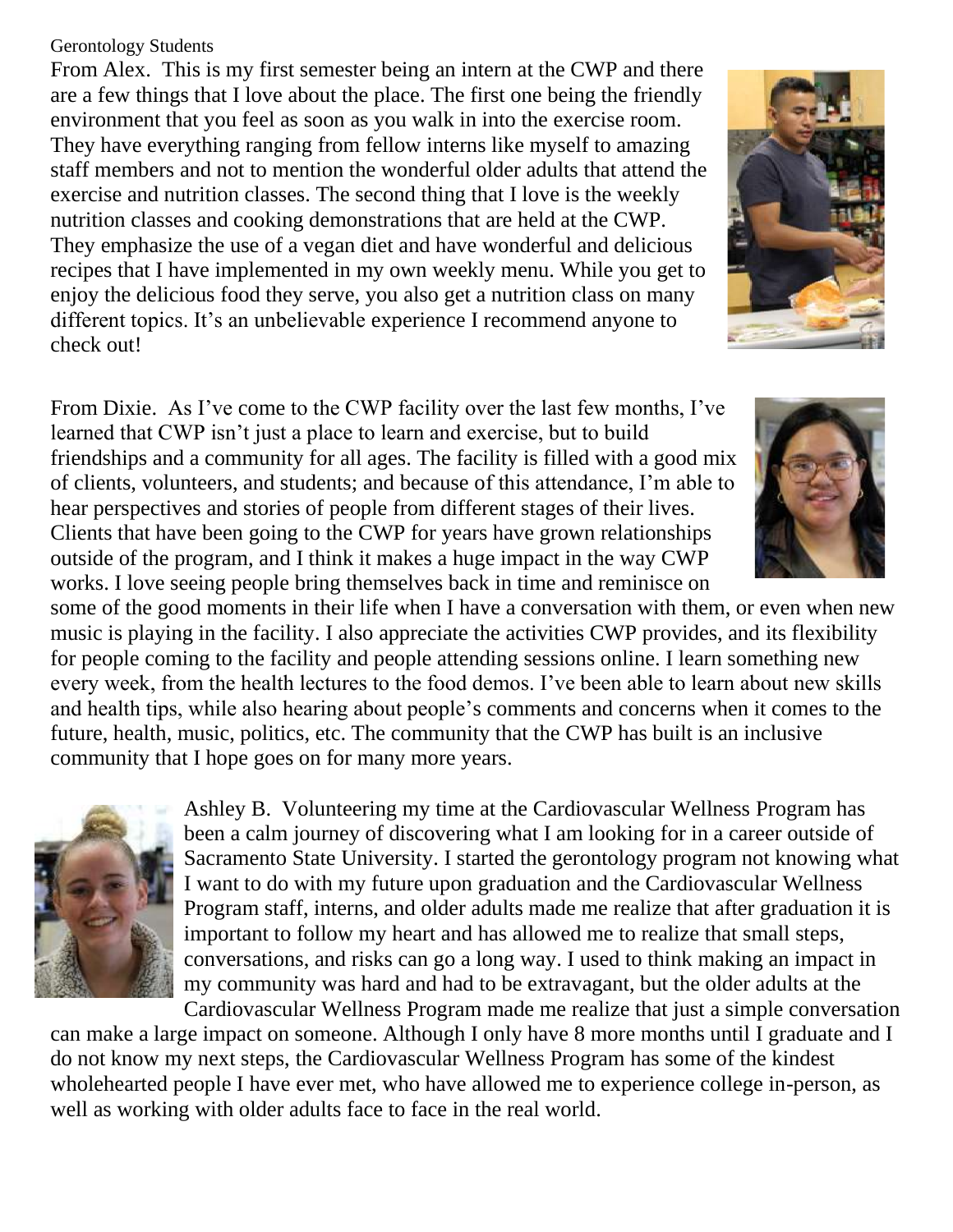From Amy. Stress is an important factor to an individual's mind and health. Stress is a common

concern for everyone, however there are some myths about stress that many have been told or misunderstood. Two myths that I found to be interesting are "Stress is the same for everyone" and "Stress is always bad". Many people mistake stress as the same for everyone when stress comes from a combination of work, family issues, and day to day responsibilities. Everyone has different experiences in family matters, work, and responsibilities which is why stress within an individual is different. Nonetheless, how an individual handles problems varies from person to person. Not everyone handles problems the same, as we all have our own capabilities and coping mechanisms.



As stress varies from one person to another, it is also misunderstood that

stress is always bad. According to research from University of California Berkeley by Robert Sanders, it is demonstrated that stress is not always a bad thing. Having some sort of stress in an individual's life can be a benefit as it can help with behavior and cognitive health. Encountering a certain level of stress can challenge the brain in critical thinking and problem solving. Having this kind of stress can be beneficial towards cognitive health as we all want to keep our brains strong and healthy to be capable of handling all our life challenges. Something new that I have found out is that having too little stress can cause depression as many start to become bored and uninterested in daily encounters. Having this said, as a student and parent, I can start to appreciate a little stress in my life.

I am a mother of 3 children, a 1 years old boy and 2 month old twin girls. Having not only one newborn, but two can be a bit stressful as it is double the work and patience to care for. Caring for two newborn is challenging, but it is also rewarding in a way. Having to bond with each one is rewarding as babies tend to grow up quick. Besides being a mom, I am also a student who is looking to graduate this Spring of 2022. Always having the goal to finish college in 4 years has motivated me to keep on pushing. It can be stressful at time with the work load, however it has also helped me push my limit and capabilities. Persevering to do more has led me to recognize my hidden abilities. It revealed that I am more capable of achieving and overcoming any obstacle in life, more than I can even imagine. Stress can be worrisome at first, but it can be a benefit as it expands our proficiency.



My name is Hailey Hutton, I am a  $4<sup>th</sup>$  year senior majoring in Nutrition and Food. My time here at CWP has been one of my favorite memories I will take with me leaving college. Everyone I have met here-- the participants, staff, and other student interns, have been nothing but nice. This was a fun way to end the last semester of my senior year. Fun takeaways of the semester for me was cooking with other student interns, painting the pots to plant the herbs, cooking with Debbie Lucas and her presentations, and generally every time I came in to help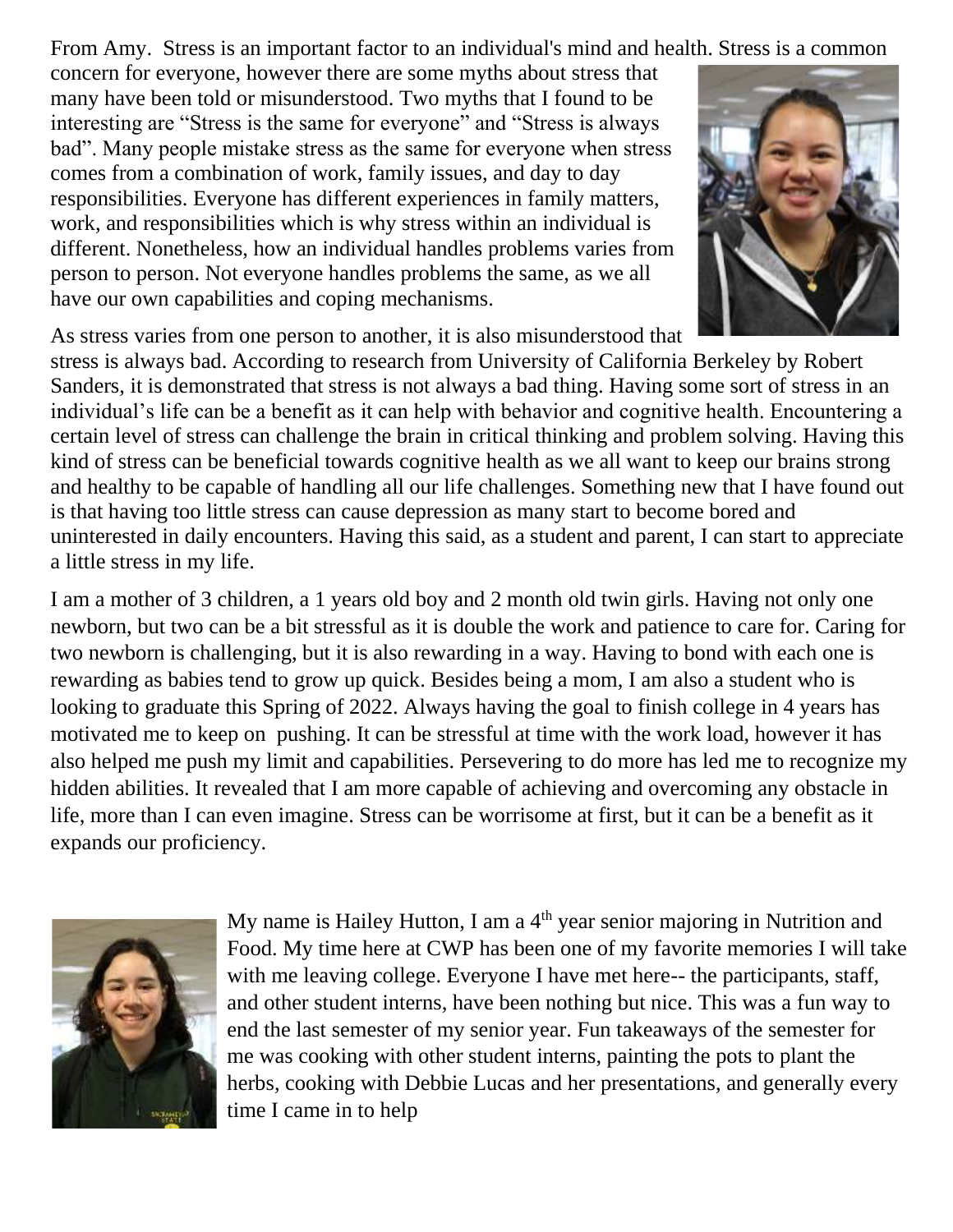It has been super fun getting back into the kitchen and we have had some great cooking demonstrations this semester. The cohort of community nutrition interns (3 of them this semester) did a fun project collecting cultural recipes. Early in May they showed us some recipe modifications to make two of these favorite recipes plant-based and heart-healthy. Their efforts were definitely appreciated and quickly gobbled up. Our other students also stepped and certainly are better cooks for the experience. We had home-made tortillas and oil-free tamales, and Armenian greens "hats" just to name some exciting new things. And super exciting to know that Alex will be back next semester, and we certainly hope to have him in the kitchen some more.











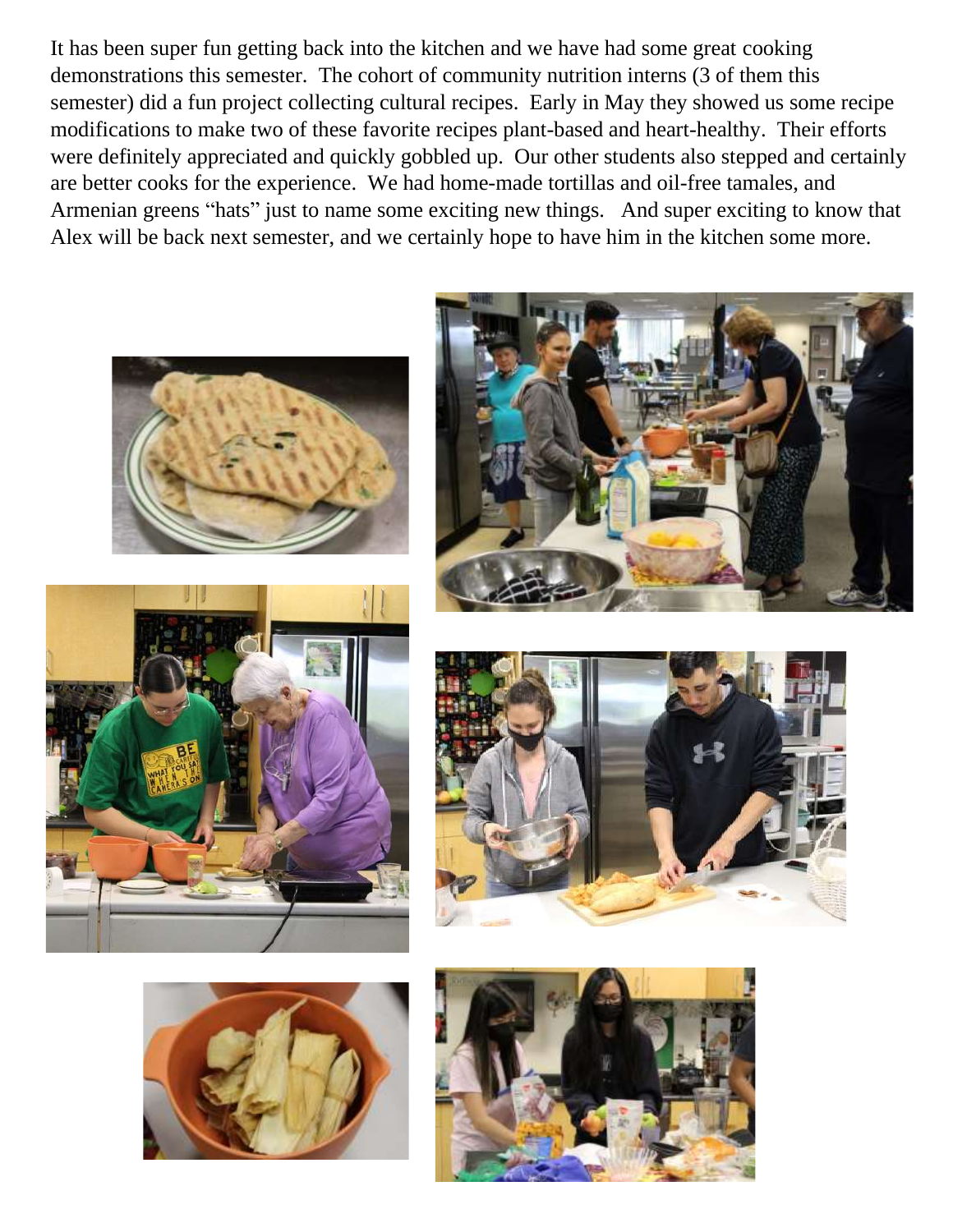## Psych Students



Hi everyone! I am Timothy T, and I am currently majoring in Psychology while minoring in Counseling. This is my first semester interning for the Cardiovascular Wellness Program. Being at this program has been one of the most inspiring programs I have had the chance to be a part of. Whether it is joining exercise classes and informative presentations in-person or via zoom, or even just being able to interact with the individuals at the program, I can say that I have learned so much about the individuals here.

I have had the chance to learn about the lives of the individuals, their backstories, their purpose in being here at the program, or even just why they continue to come. To know that the individuals at this program continue to come in for exercise classes, presentations, and or to work out have the motive to fight for another day. The individuals are the ones that made my experience ten times better; being a part of this program has benefited me not only mentally, but also physically. I am grateful for the chance to be a part of a program that continues to inspire and support the individuals in multiple ways.

My name is Judith and I have enjoyed being at the Cardiovascular Wellness Program throughout this semester. It has been inspiring to see the sense of community everyone has at the program whether it's staff, participants, or interns. Knowing that everyone in the program has been friends for years has been amazing to see. I have looked forward to learning new things on the days we had lectures and presentations from health care professionals from our Sacramento community. I can sense the friendliness and respect everyone

has for every healthcare professional that has volunteered their time to inform everyone about a various amount of health topics. The cooking demos throughout the semester have been tasty as well. So many people in the program are committed and dedicated to a plant-based diet with reduced salt and oil usage which is motivating for me since I have been trying to be more plant based as well. Trying out all the plant-based recipes has opened my eyes to a whole new way of cooking. Getting to know people's life stories has been wonderful and I thank everyone who has been kind enough to share. I am grateful to have been part of such a community focused program and I hope to visit after I graduate!

### ID201 Students



Paola has been with us two semesters. She has been focusing on a project focusing on breathing, and many of you had a fun balloon experience helping her. Rose for one has good evidence of how it helps.

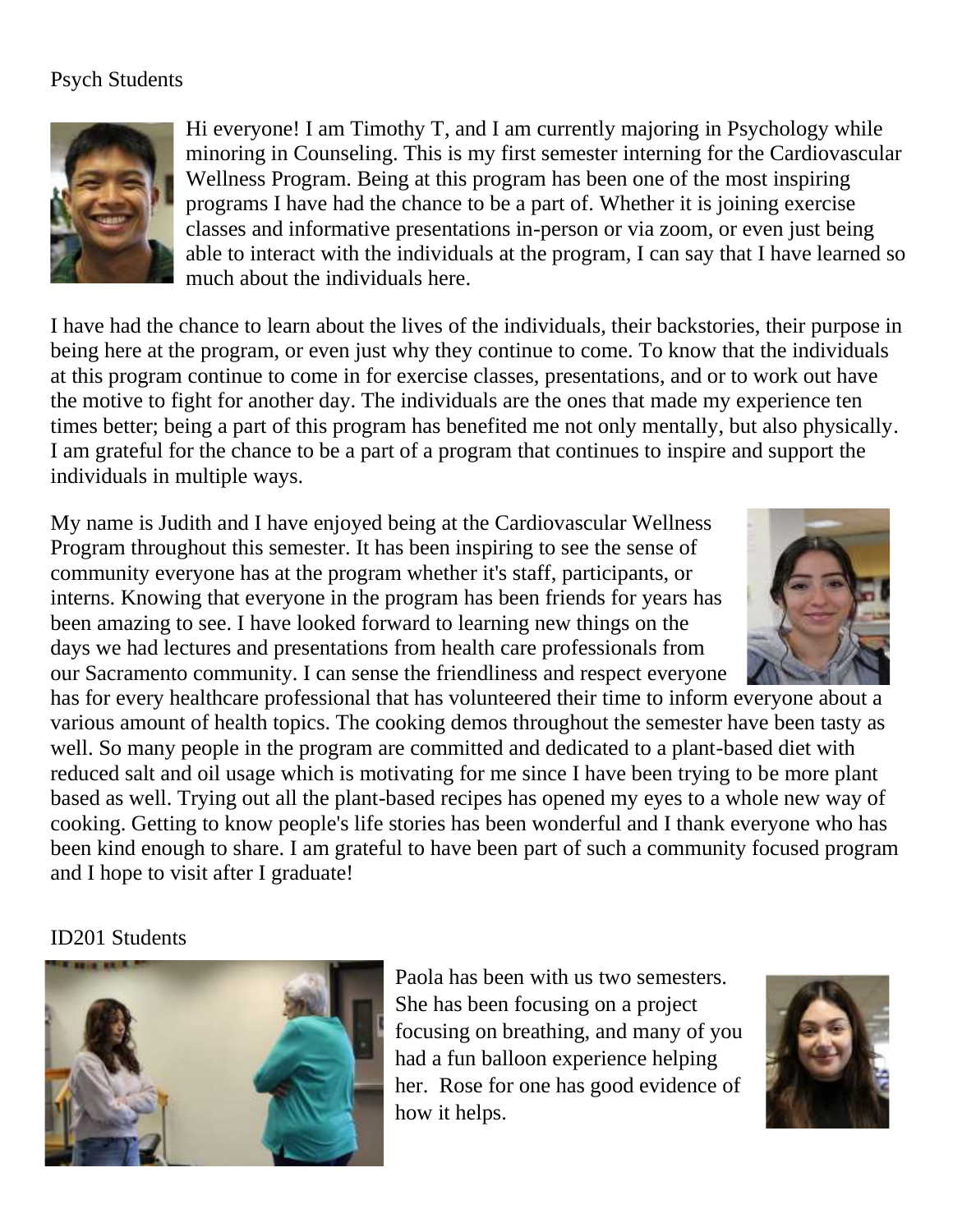

Hello, my name is Ashley M. Currently I am a Freshman majoring in Health Science. My goal is to get accepted into the nursing program and one day become a registered nurse, which this internship is helping me do. Specifically, the Cardiovascular Wellness program has helped me gain knowledge on things I can use as a registered nurse. I've learned how to manually take blood pressure, heart rate, and how to socialize with older adults. It has been nice getting to know everyone and make new friends with the other interns. Additionally, I learned more about plant based cooking and ended up cooking breakfast style potatoes. I am so thankful that I have had this experience. I hope to be able to come back in the future semesters.

Hi, my name is Fatima, and I have been here for the whole spring semester. I'm currently a freshman majoring in health science going towards the nursing route. In the Cardiovascular Wellness Program, I learned how to take blood pressure and take someone's pulse manually if the pulse oximetry isn't working. I had fun making different foods such as tofu scrambled, healthy tacos, and Rose's smoothie for everyone. It has been nice getting to know and talk to various different people here including the staff and other fellow interns. My time in the internship is coming to an end, but I'm grateful for this opportunity and experience.



My name is Megan and I am working toward getting into the nursing program. Interning at the

Cardiovascular Wellness Program has taught me more than I could've imagined. Learning how to take blood pressure was fun. I'm thankful everyone was patient with me as I was getting this skill down in the beginning. Getting to know everyone was very interesting from the staff, clients, and other interns. I love how everyone is very friendly and kind. Talking and learning something new almost every time a conversation



sparked up. I love seeing people's eyes light up as they recall old memories and tell me something



cool about their past experiences. I thought the food demos each week were fun to watch, help out with, and nice tasting new healthier options. The Cardiovascular Wellness Program is one of the most friendliest and welcoming places I've been to. I'm thankful to have this opportunity to intern here!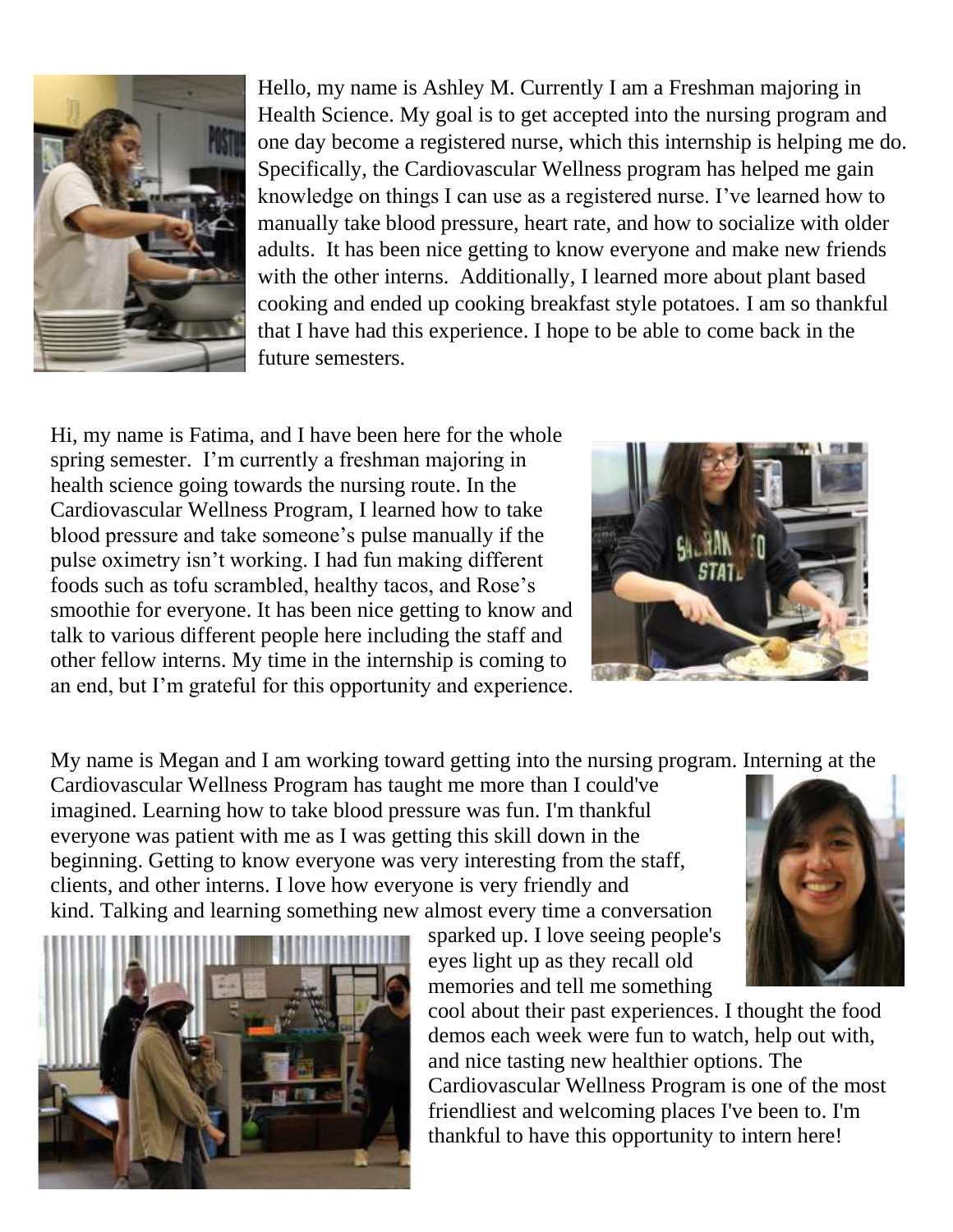# **Elder Justice**

#### *From Marcia Harris-Brim, Gerontology*

As you know, last fall, I was able to meet and learn from many of your members at the Cardiovascular Wellness Center because of your collaboration with Dr. Abah and the students in her Gerontology Continuum of Care class. I learned tremendously through that class. This semester I



have been learning about Meditation and Restorative Justice through a Social Work class taught by Dr. Nylund. I have been assigned to take to take one social action to help stop violence. Crazy as this may sound, I immediately thought of you and the members I met at your center. Obviously, your place of Wellness is the furthest thing from a place of violence. Yours is a place that fosters growth, self-care and education for older adults. It is because of your self-care and educational aims that I wanted to invest the work for this assignment in you and yours.

From an educational standpoint, Restorative Justice is a topic to which many people have not had exposure. It's an approach to resolving crime and interpersonal conflicts that is currently being used in many settings including schools, divorce and custody situations, and elder abuse to name a few. Restorative Justice is an alternative approach to seeking justice for wrongdoing outside of the court system. For all the places where Restorative Justice is employed, I believe using it within situations of elder abuse could be one of its most important applications, as it helps heal families when wrongs have been done. And let's face it, families are a place where a lot of wrong can be done.

Elder abuse, whether physical, sexual, psychological, or financial happens most often in families with caregiving situations. For many reasons, most victimized older adults do not file charges even when they have experienced serious harm. Reasons include the fear that their loved one will go to jail, and/or the older adult will lose their primary source of caregiving and end up in a nursing home. Restorative Justice is an alternation that supports families to find a path of reconciliation that addresses the harm done while protecting the older adult from future harm. This goal includes enabling the relative responsible for the harm to take responsibility and make amends within the family rather than going to jail. It also includes broadening the base of support for both the caregiver and the older adult. Caregiver stress is a significant aspect underneath many of these crimes. This approach views the problem of elder harm from a larger family system and community frame, which, in the end, can strengthen families. This contrasts with permanently tearing families apart, which is the all-too-common outcome of the criminal justice system when it is employed to try family members.

Like so many of the difficult topics that I am interested in, as I seek to educate and equip myself to help older adults plan for end-of-life, elder abuse is certainly one of the most challenging. Of course, we all assume that this problem could never happen to us. Hopefully, it won't. But as a community of older adults, I believe when we press into hard topics even those that aren't or won't become part of our experience, our learning may help someone we care about now or in the future, someone who suffers harm at the hand of their caregiver. And as there is always a tiny